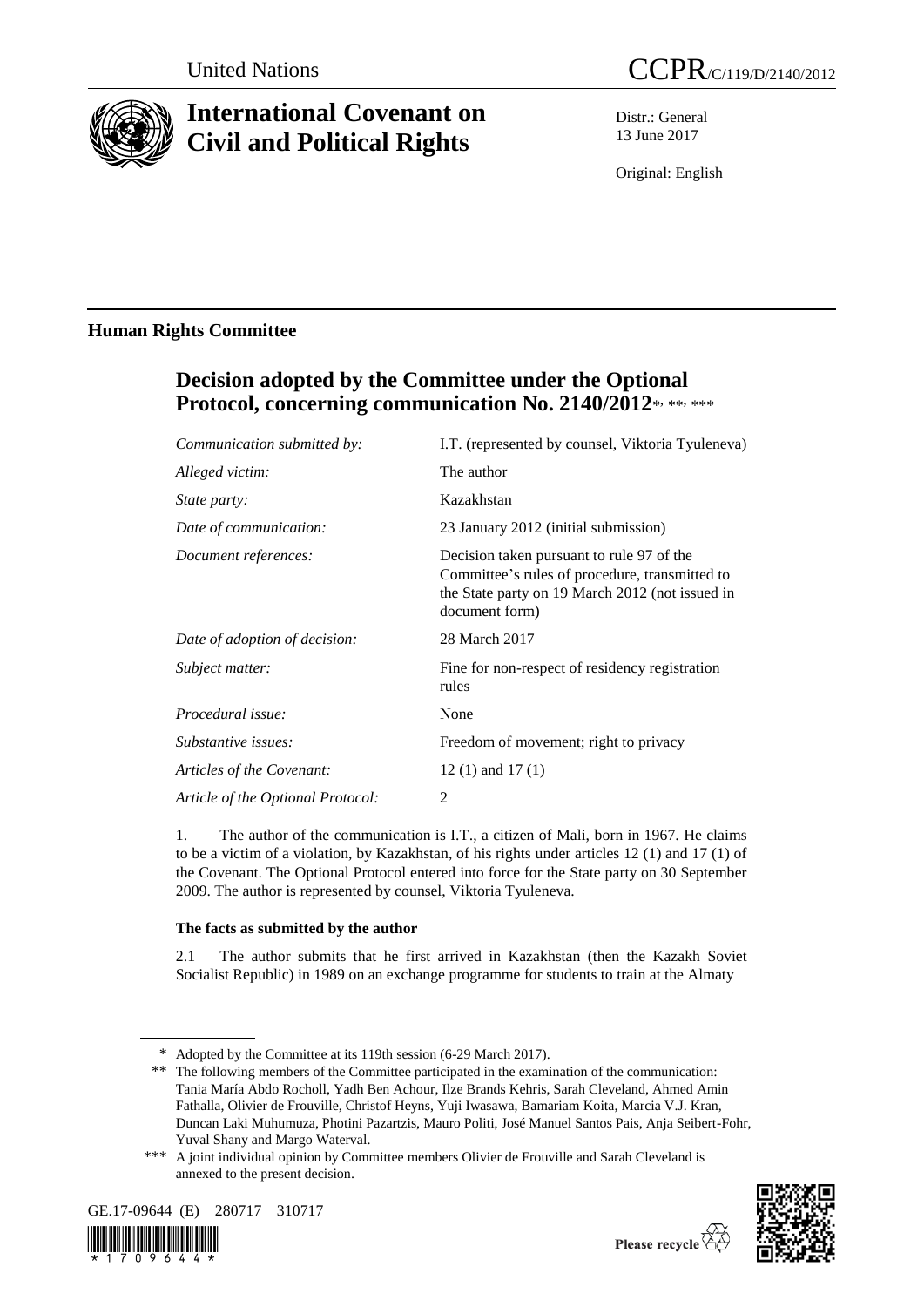Veterinary Institute. After graduating in 1996, he remained in Kazakhstan. Between 2001 and 2003, he headed the Union of Africans in Kazakhstan, a non-governmental organization, the main purpose of which was the protection of the rights of all Africans in Kazakhstan.

2.2 In 2004, the author received a residence permit, valid until 2009, issued by the migration police under the Department of Internal Affairs of Almaty. Under the law, anyone in Kazakhstan is to duly register their address of residence with the local Department of Internal Affairs. This general rule also applies to foreigners having a residence in Kazakhstan. In practice, a foreigner may register as an address either a home that he or she owns, or a rented house or apartment. In the latter case, in addition to renting out the property, the owner also must give consent for the foreigner's registration.

2.3 The author rented an apartment, but the owner refused to give him consent to register at the respective address. As a consequence, the author registered with the address of the apartment of a friend, who gave him his consent. The author was not living at that address, but maintained regular contact with his friend, who handled the author's incoming mail. Thus, according to the author, he had provided the Kazakh authorities with an official address for contact.

2.4 On 11 August 2009, the author sought to have his residence permit renewed by the migration police in Almaty. He was issued a certificate, signed by the Deputy Chief of the migration police, in which it was stated that "the application for renewal of the residence permit is under consideration by the migration police of the Department of Internal Affairs of Almaty". Kazakh legislation requires the migration police to issue to a foreigner a new residence permit within two months following the receipt of the application.

2.5 Since the migration police did not inform the author of the outcome of his application, he requested legal assistance from the Kazakhstan International Bureau for Human Rights and Rule of Law. The Bureau inquired with the migration police and received a reply, dated 3 November 2009, that the author would be issued a new residence permit but that his administrative responsibility had to be engaged under article 394 of the code of administrative violations.<sup>1</sup>

2.6 The author maintains that the migration police conditioned issuing him a residence permit on his admitting to have committed an administrative offence and paying a fine. He claims that he wanted to appeal the ruling by which he was convicted of an administrative offence in court without fearing that he would be denied a residence permit and contends that he believed that the migration police was trying to intimidate him by withholding his residence permit.

2.7 On 20 November 2009, the author filed an appeal against the ruling of the migration police before the Almalinsky court, claiming that the condition that the police had imposed on him for the granting of a residence permit was impossible to fulfil. On 25 December 2009, the migration police decided to issue a new residence permit to the author free of conditions and the author withdrew his court case on 12 January 2010. He received his residence permit, valid until 20 July 2014, on 4 March 2010.

2.8 The author submits that for a period of six months, while he was waiting for a new residence permit to be issued, he could not move freely within the territory of Kazakhstan, since domestic legislation required him to have a residence permit or a national passport with a valid Kazakh visa and a migration card, confirming his registration as a foreigner. The migration police had not issued a visa or migration card for the author during the consideration of his application for a new permit.

2.9 On 10 May 2010, the author received a call from a bailiff, who said that he had been instructed to collect a fine from the author for a violation of article 394 of the code of administrative violations. On 12 May 2010, the author met with the bailiff and was served a copy of an administrative ruling, issued on 9 November 2009 by the Head of the Almaty

 $1$  Article 394 on, inter alia, violation by a foreigner or a person without citizenship of the rules of stay in Kazakhstan, committed through non-compliance with the established procedure for the registration, movement or choice of a place of residence.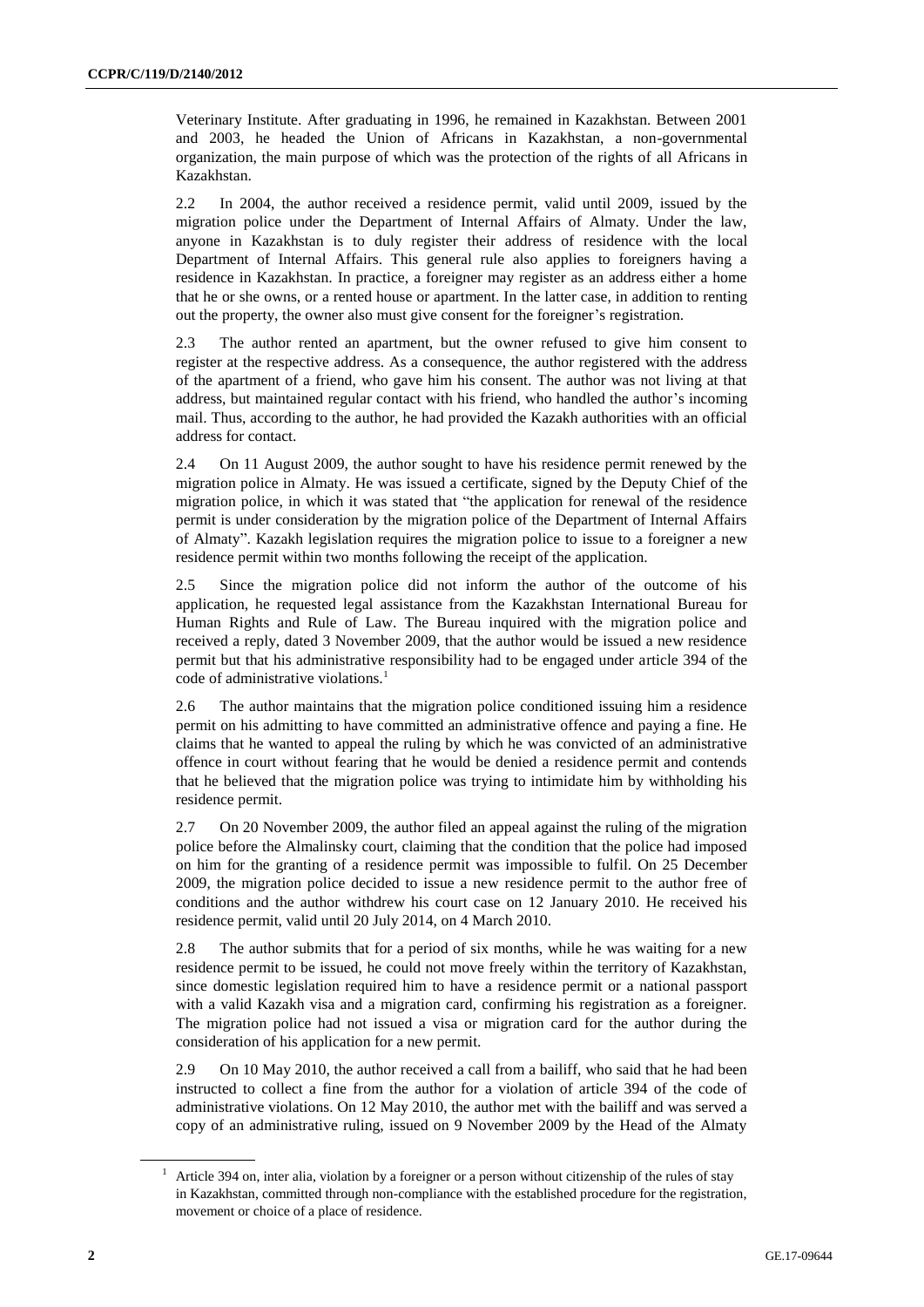migration police, imposing an administrative penalty on him for violating article 394 of the code. The bailiff also stated that since the author had not paid the fine voluntarily, on 26 January 2010 a judge of the Specialized Interregional Administrative Court of Almaty had ordered a forced recovery of the fine, amounting to the equivalent of \$85.

2.10 On 17 May 2010, counsel for the author filed a request with the migration police to provide him with the original version of the administrative ruling, in order to allow him to appeal it in court. The document was provided to counsel on 29 July 2010 and on 30 July 2010 the author filed an appeal against the ruling before the Specialized Interregional Administrative Court. On 2 August 2010, the court rejected his appeal. Further attempts to petition the Office of the General Prosecutor and the Almaty Prosecutor for supervisory review of the decision also failed. The author contends that he has exhausted all available and effective domestic remedies.

2.11 On 19 October 2010, the author inquired with the migration police in Almaty whether he should request from them permission for his movement within the city of Almaty, as well as for trips outside the city limits. He received a reply, dated 26 October 2010, stating that he must notify the migration police of any change of his residential address, as well as notify the police of any trip outside the city of Almaty that was longer than 10 days. The author maintains that the need to notify the police about all his movements within the city and outside it, as well as the established practice of holding foreigners responsible for not living at their place of registration, are incompatible with the freedom of movement and residence of foreigners lawfully present in Kazakhstan.

#### **The complaint**

3.1 The author claims that he was in Kazakhstan legally because he had a valid residence permit and, consequently, article 12 (1) of the Covenant fully applied to him and he was entitled to freedom of movement within the country without having to seek special permission from the authorities and without any hindrance from the State party. He submits that the requirement to register an address is not a restriction within the meaning of article 12 of the Covenant, but the practice of bringing a foreigner to account for living at an address other than the one at which he or she is registered is not compatible with the concept of the freedom to choose one's residence and is an illegal restriction within the meaning of article 12.

3.2 The author also submits that his living at an address that was different from the address of registration did not threaten national security or public safety, public order, health, morals or the rights and freedoms of others. Therefore, he considers that being subjected to measures of administrative responsibility constitutes a disproportionate measure and cannot be considered a legitimate limitation within the meaning of article 12 of the Covenant.

3.3 The author further claims that the requirement for foreigners to notify the migration police of all their movements within the city and outside it is incompatible with the notion of freedom of movement and violates his rights under article 17 of the Covenant. He also maintains that the above requirement is not imposed by a law, but by an instruction that had been enacted before the entry into force in the State party of the Optional Protocol to the Covenant, and that it amounts to police control over foreigners and to disproportionate interference in their private lives.

#### **State party's observations on the merits**

4.1 In notes verbales dated 19 June and 8 November 2012, the State party provided its comments on the merits of the present communication. The State party explains that in accordance with article 16 of the law on the legal status of foreigners and article 5 of the law on migration, foreigners have a right of free movement within the territory of Kazakhstan and have a right to choose their place of residence.

4.2 According to article 77 of instruction No. 215 of 9 April 2004, all foreigners must be registered at their place of residence. This does not limit their freedom of movement, since the persons can first move to their place of residence and then have the residence registered.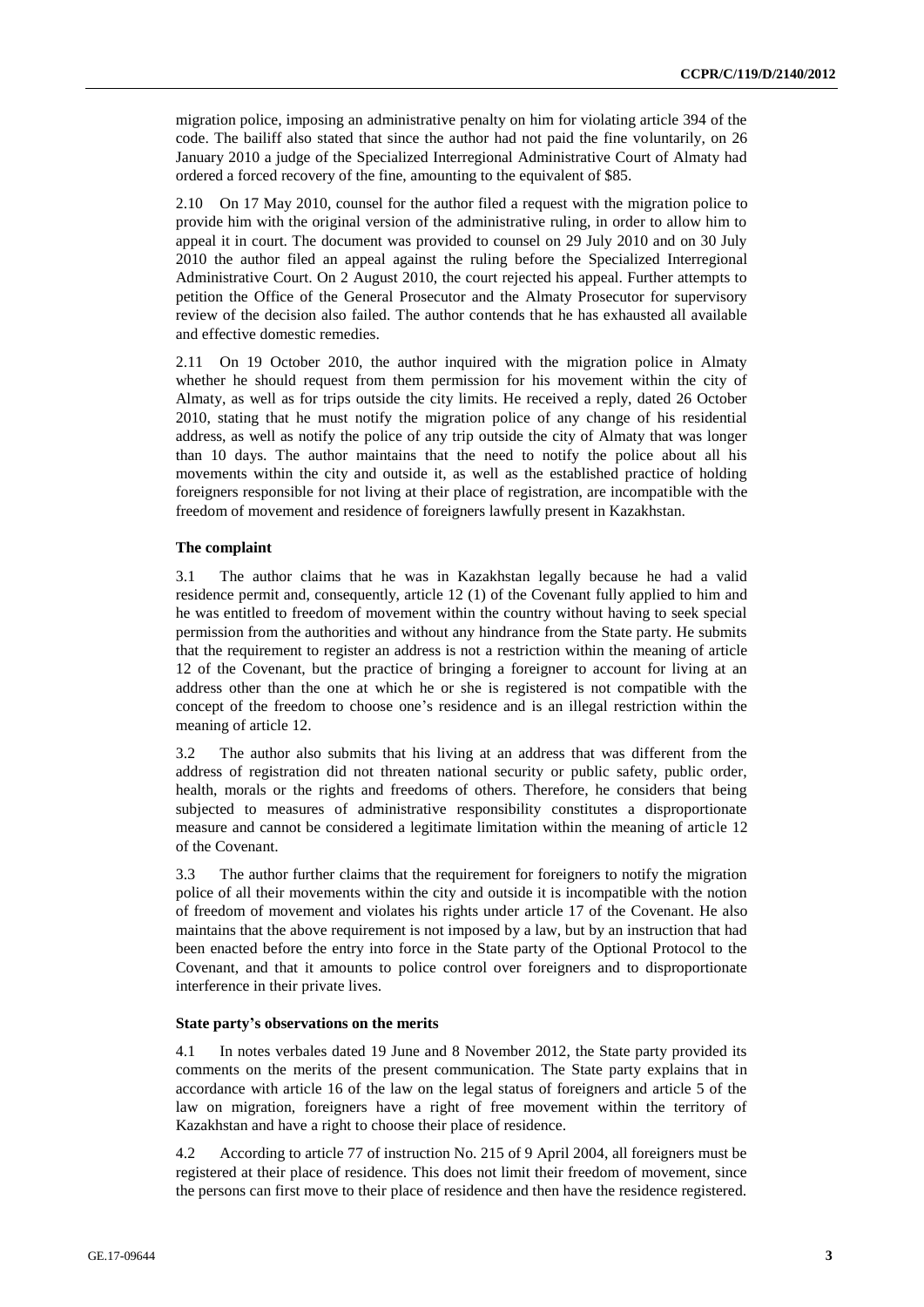4.3 In addition, this requirement is applicable not only to foreigners, but also to citizens of Kazakhstan. In accordance with government resolution No. 1063 of 12 July 2000, every citizen of Kazakhstan, foreigner and stateless person must register at his or her place of permanent residence.

4.4 The State party concludes that in the light of the above it appears that the author's contentions regarding violations of articles of the Covenant are without merit.

#### **Additional observations by the author**

5.1 In submissions dated 4 September 2012 and 21 January 2013, the author states that, despite the State party's contentions, the system of address registration as implemented violates the provisions of the Covenant, as described in his initial complaint. The author concedes the need of the State party to have this system in place. Such a system can help the authorities for planning purposes or in the provision of social security services and the issuance of identification documents.

5.2 The author, however, argues that the State party violated his rights because he was subjected to an administrative fine for failure to reside at his registered address. Article 12 (3) of the Covenant lists restrictions that the State party can impose on freedoms listed in article 12 (1). The author contends that the restriction imposed on him by the State party does not fall under any of the legitimate restrictions allowed by the Covenant. The restrictions imposed by the State party should not undermine the essence of the right itself. As in this case, the State party claims to recognize the right to freedom of movement, but imposes a fine on the author for choosing to reside at a place different from the location at which he was registered.

5.3 The author argues that the registration information is used by the State party to establish police control of the places of residence of foreigners. Such control, in practice, consists of entering the foreigners' places of residence and demanding their identification documents. In addition to interference with the freedom of movement, such intrusions violate provisions contained in article 17 (1) of the Covenant.

#### **Issues and proceedings before the Committee**

#### *Consideration of admissibility*

6.1 Before considering any claim contained in a communication, the Committee must decide, in accordance with rule 93 of its rules of procedure, whether it is admissible under the Optional Protocol.

6.2 The Committee has ascertained, in accordance with article 5 (2) (a) of the Optional Protocol, that the same matter is not being examined under another procedure of international investigation or settlement.

6.3 The Committee takes note of the author's claim that he has exhausted all effective domestic remedies available to him. In the absence of any objection by the State party in this connection, the Committee considers that the requirements of article 5 (2) (b) of the Optional Protocol have been met.

6.4 The Committee has noted the author's claims under article 12 (1) of the Covenant (see paras. 3.1 and 3.2 above). It notes, however, that the author, a foreign resident, did not register his true place of residence, as required under domestic law, and was fined as a consequence. The Committee also observes that, in the circumstances of the case, the fine imposed on the author cannot be described, in itself, as an unreasonable restriction on the author's freedom of movement. The Committee notes in this regard that the author's residence permit was renewed before the fine was paid. Accordingly, in the particular circumstances of the case, and in the absence of any further pertinent information on file, the Committee considers that the author has failed to sufficiently substantiate his claims for the purposes of admissibility. Therefore, the Committee considers that this part of the communication is inadmissible under article 2 of the Optional Protocol.

6.5 The Committee has further noted the author's claims under article 17 (1) of the Covenant (see paragraph 3.3 above). However, and in the absence of any further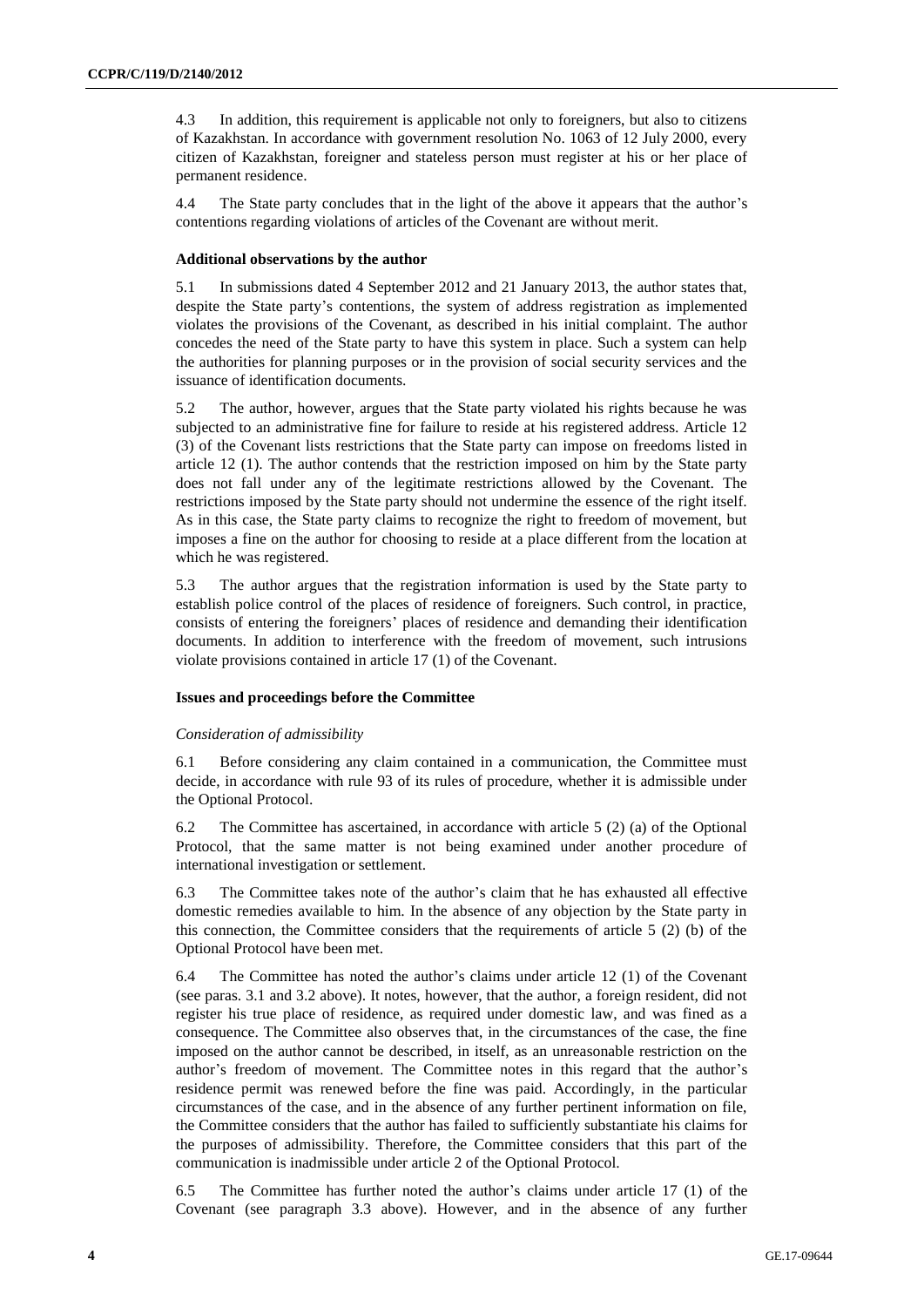information or explanation on file, the Committee considers that the author has failed to substantiate his allegations for the purposes of admissibility. Accordingly, it declares this part of the communication inadmissible under article 2 of the Optional Protocol.

7. The Committee therefore decides:

(a) That the communication is inadmissible under article 2 of the Optional Protocol;

(b) That the present decision shall be communicated to the State party and to the author.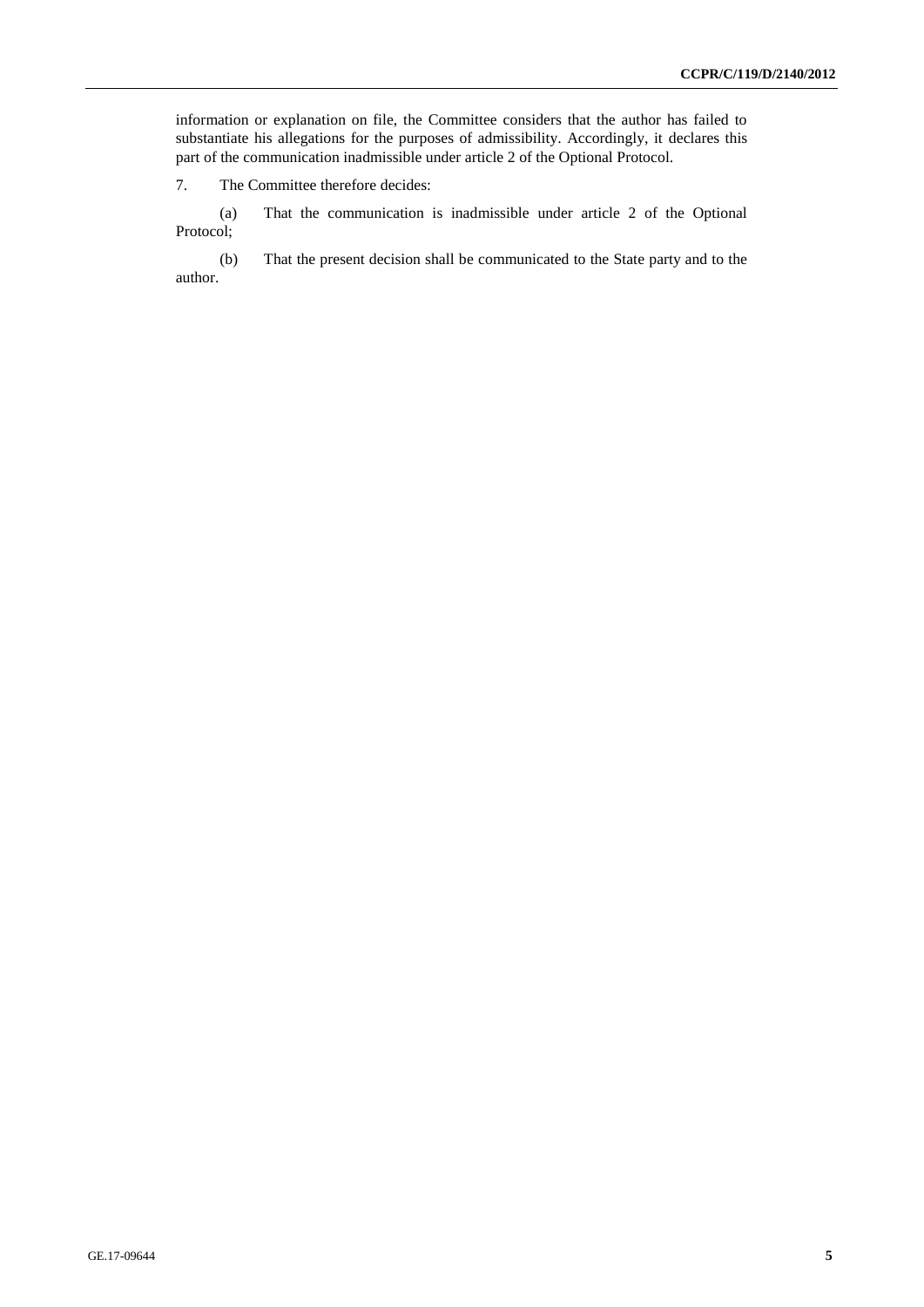### **Annex**

### **Dissenting opinion by Olivier de Frouville and Sarah Cleveland**

1. The Committee considered this communication inadmissible on the grounds that the author allegedly failed to sufficiently substantiate his grievances in accordance with articles 12 and 17 of the Covenant. We disagree with that finding in the case of article 12.

2. We consider that any system that on the one hand obliges all persons legally resident in the country to register their address with the police and on the other hand imposes a penalty — however modest — on any person found to reside at a different address from that registered, constitutes a restriction on the freedom of choice of place of residence and liberty of movement within the territory of the State concerned. Such a restriction may be considered legitimate if it serves the aims of public order, as listed in article 12 (3), and if it is necessary within a democratic society to the legitimate aim pursued. In other words, it is up to the State party to show to what extent such a measure, which amounts to a form of police control over the population, meets an imperative social requirement and represents the least restrictive measure available to achieve a purpose that is in the public interest.

3. In the present case, however, the State has by no means shown this to be so. It merely describes the system and defends its legitimacy in general, while insisting on the fact that it applies equally to Kazakh nationals and to foreigners. It does not say what legitimate purpose is served by the fine, nor does it explain in what way inflicting a fine on the author was necessary to the pursuit of public order.

4. This is not the first time the Committee has had to look into a system of compulsory registration of the place of residence applied in the State party. Twice before it has expressed its concern regarding such a system, in connection with article 12. Recently, in the final observations it adopted on the second periodic report in 2016 (see CCPR/C/KAZ/CO/2, paras. 41 and 42), the Committee took up the following position:

"The Committee remains concerned (see CCPR/C/KAZ/CO/1, para. 18) about the compulsory residence registration system that is currently in force. While noting the State party's argument that such registration is for statistical purposes and not contingent on any conditions, the Committee observes that failure to comply with registration obligations constitutes an administrative offence that can be sanctioned with a fine or administrative arrest for a period from 10 days to 3 months (art. 12)."

5. The Committee therefore recommended that the State party "should bring its compulsory residence registration system into full compliance with the Covenant".

6. In view of that position, it is surprising that the Committee did not object to the fact that the author was fined 85 dollars for having failed to give the police his proper address, although he had supplied an address that allowed the authorities to contact him, a fact which he maintained had not been contested by the State party. It was also odd that the Committee — in the absence of any explanation by the State party — had not reacted to the author's allegations that he had been instructed to notify the migration police if he left Almaty for longer than 10 days (para. 2.11).

7. The current registration system draws a distinction between nationals and foreigners, insofar as foreign tenants, unlike national tenants, are not allowed to notify the police of their address without their landlord's consent. Yet in the case in hand it was precisely because he had not obtained that consent that the author had been obliged to give an address which was different from his place of residence. The State party had not explained what justified this difference of treatment between nationals and foreigners lawfully residing within the country.

8. In the absence of any satisfactory explanation by the State party as to what justified such a restriction on a right recognized by the Covenant, it was not up to the Committee in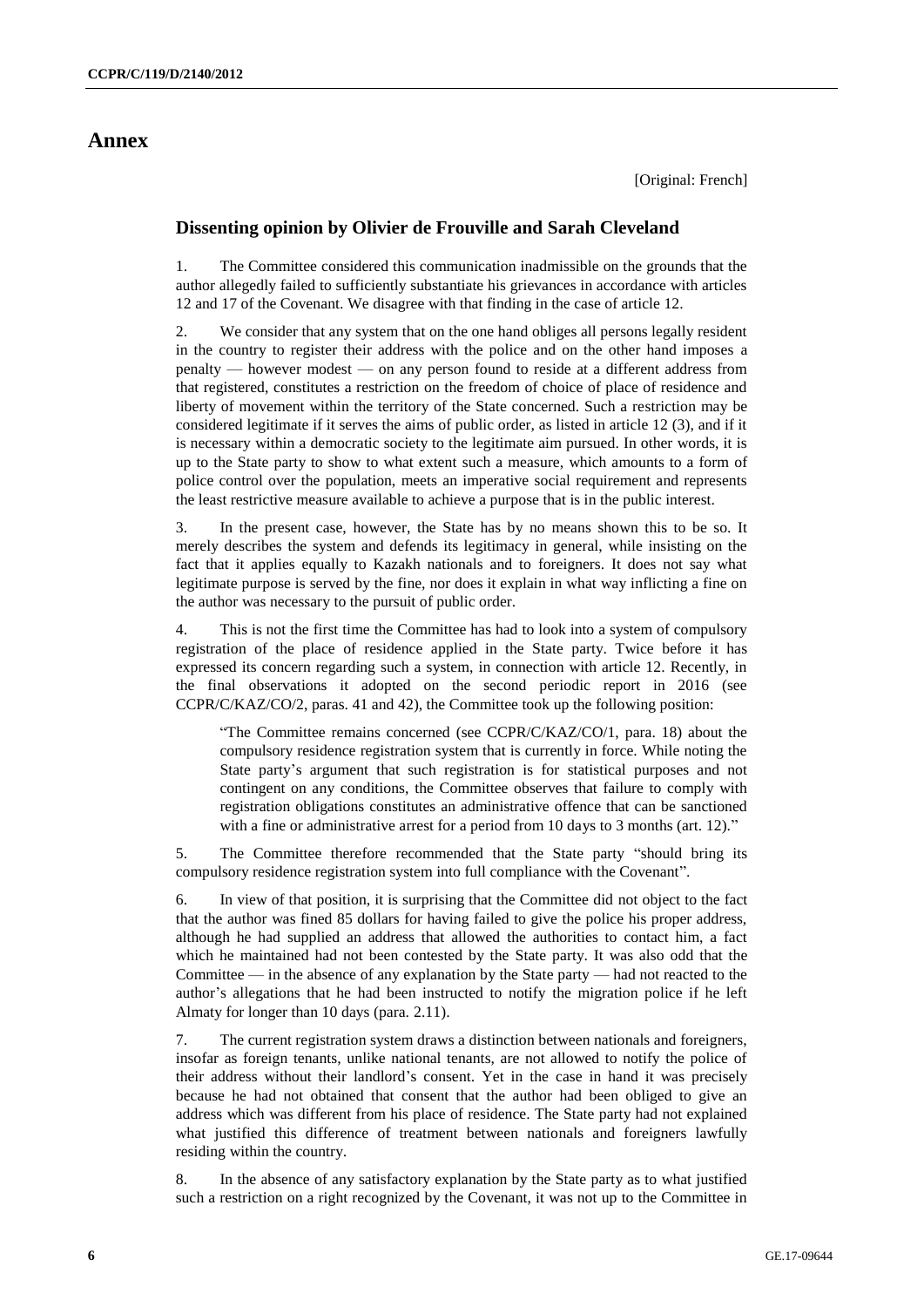the place of the State party to speculate on any such justifications. And yet it is just this sort of speculation that the Committee puts forward in its decision of inadmissibility, by drawing attention in particular to the fact that the author was a foreigner, implying thereby that it was legitimate in general for the State to exert police control over foreigners even when lawfully resident within the country.

9. In general comment No. 27 (1999) on freedom of movement, however, the Committee considered that: "Once a person is lawfully within a State, any restrictions on his or her rights guaranteed by article 12, paragraphs 1 and 2, as well as any treatment different from that accorded to nationals, have to be justified under the rules provided for by article 12, paragraph 3" (para. 4).

10. The Committee also appears to draw attention to two further points: the cheapness of the fine and the fact that the author apparently did not comply with the law in force. It is true that the fine did not amount to very much, even though it may be noted that, compared with the average wage in Kazakhstan, 85 dollars represents a non-negligible sum. But although the doctrine of *de minimis non curat praetor* has recently been incorporated in two international instruments (Protocol No. 14 to the Convention for the Protection of Human Rights and Fundamental Freedoms, amending the control system of the Convention, and the Optional Protocol to the International Covenant on Economic, Social and Cultural Rights), it is not taken into account in the Optional Protocol to the International Covenant on Civil and Political Rights and the Committee has never used it. The limited amount of the fine cannot, as such, be used as an argument for the inadmissibility of the complaint. Similarly, inadmissibility cannot be founded on the consideration that the author has infringed the law of the country, since the "clean hands" doctrine is not applied before the Committee, nor indeed before any other international juridical bodies, especially since there is good reason to doubt whether domestic law fully complies with article 12 of the Covenant, as the Committee indeed pointed out in the aforementioned concluding observations. The fact that the author may have committed an offence under domestic law does not mean that the latter complies with the Covenant and does not dispense the State party from having to justify any restrictions on the exercise of rights guaranteed under article 12.

11. Lastly, we fail to see how the decision taken by the Committee in the present case is compatible with that taken in its Views in the case of *Ory v. France*.<sup>a</sup> In that case, the author had been ordered to pay a fine of 150 euros (reduced to 50 euros on appeal) on the grounds that under French law all persons who did not have a fixed residence for more than six months were required to obtain a "travel card", which had to be stamped every three months in order for them to be able to travel in France. The Committee considered that this condition clearly placed a restriction on the exercise of the right to liberty of movement under article 12 (1) (para. 8.3). It found merely that the restriction was "established under the Act" (para. 8.4). It noted that according to the State party the objective of these measures was to help to maintain public order. It then went on to assess whether the restriction was "necessary and proportionate to the aim pursued". In that respect it recognized "the State party's need to check, for the purposes of maintaining security and public order, that persons who regularly change their place of residence are and remain identifiable and contactable". Nevertheless, in paragraph 8.5 of its Views, it found a violation of article 12 in the following terms:

"The Committee observes, however, that the State party has not demonstrated that the obligation to have the travel card stamped at frequent intervals or to make failure to fulfil that obligation subject to criminal charges (Decree No. 70-708 of 31 July 1970, art. 20) are measures that are necessary and proportionate to the end that is sought. The Committee concludes that this restriction of the author's right to liberty of movement is not compatible with the conditions set forth in article 12, paragraph 3, and consequently constitutes a violation of article 12, paragraph 1, in his regard."

12. In paragraph 10 of the same Views, therefore, and pursuant to article 2 (3) (a), of the Covenant, the Committee stated that the State party was required to: "provide the author

<sup>a</sup> Communication No. 1960/2010; Views adopted on 28 March 2014.